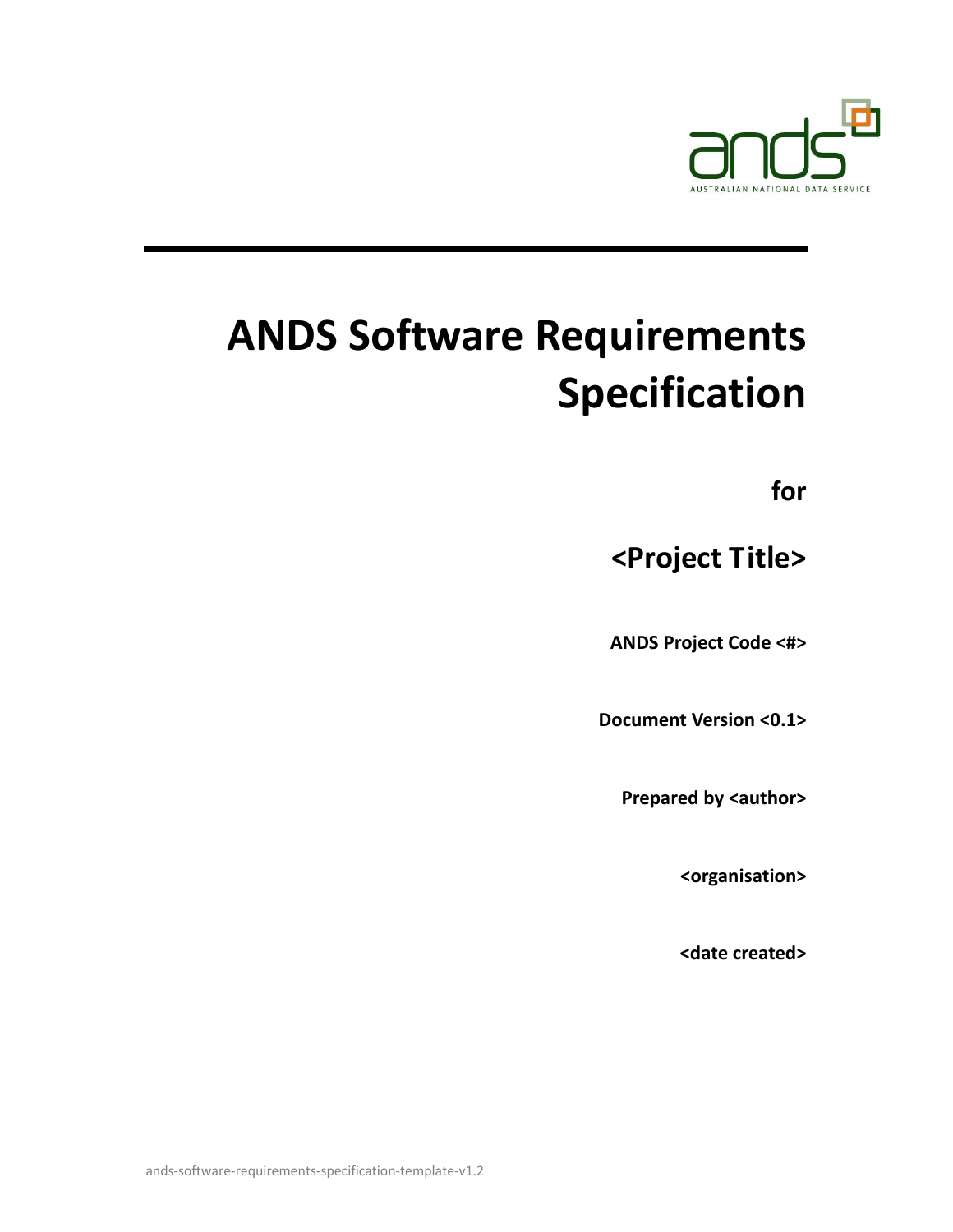

#### **Software Requirements Specification (SRS)**

*The purpose of this template is to provide the subcontractor with a framework to capture the requirements for an ANDS funded software development project.* 

*This template is based closely on a version of the IEEE 830 Software Requirements Specification prepared by Karl E. Wiegers.* 

*Aspects of the SRS that ANDS (a) requires, (b) recommends or (c) considers optional are indicated throughout the document.*

*If your organisation has used an alternative Software Requirements document format, please map/reference the required information from your existing document onto this template and attach the original Software Requirements document. If this is done, please ensure that all information required by ANDS (as indicated throughout this document) is included. This will expedite the ANDS review processs.*

*After this template has been completed, it will be reviewed by ANDS by the criteria listed at the end of this document.* 

*Text in italics is explanatory and should be deleted in completed documents.*

*If you wish to discuss any aspects of your proposed work or this Software Requirements Specification, please contact your ANDS Client Liaison Officer: <contact name>, <email address> <telephone number>*

| <b>ANDS Project Code</b>      |                                                               |  |  |  |  |  |  |  |  |
|-------------------------------|---------------------------------------------------------------|--|--|--|--|--|--|--|--|
| <b>Project Title</b>          |                                                               |  |  |  |  |  |  |  |  |
| <b>ANDS Program</b>           | <b>Seeding The Commons</b>                                    |  |  |  |  |  |  |  |  |
|                               | <b>Data Capture</b>                                           |  |  |  |  |  |  |  |  |
|                               | <b>Public Sector Data</b>                                     |  |  |  |  |  |  |  |  |
|                               | <b>Metadata Stores</b>                                        |  |  |  |  |  |  |  |  |
|                               | (ANDS Client Liaison Officer to delete as appropriate)        |  |  |  |  |  |  |  |  |
| Organisation responsible for  | The organisation that has entered into the subcontract        |  |  |  |  |  |  |  |  |
| the project (Subcontractor)   | agreement with ANDS/Monash University                         |  |  |  |  |  |  |  |  |
| Organisation<br>that<br>will  | If this is different from the organisation who is a party to  |  |  |  |  |  |  |  |  |
| undertake the work<br>(Sub-   | the contract                                                  |  |  |  |  |  |  |  |  |
| Subcontractor)                |                                                               |  |  |  |  |  |  |  |  |
| <b>Name of Contact Person</b> | The contact person who is responsible for negotiations in     |  |  |  |  |  |  |  |  |
|                               | respect of the project design with ANDS.                      |  |  |  |  |  |  |  |  |
| Address and contact details   | Address, telephone numbers and email                          |  |  |  |  |  |  |  |  |
| of Contact Person             |                                                               |  |  |  |  |  |  |  |  |
| Names and affiliations<br>of  | Include all those organisations that are participating in the |  |  |  |  |  |  |  |  |
| collaborators if any          | project                                                       |  |  |  |  |  |  |  |  |

*ANDS Client Liaison Officer to pre‐fill the table as fully as possible based on the approved Project Description.*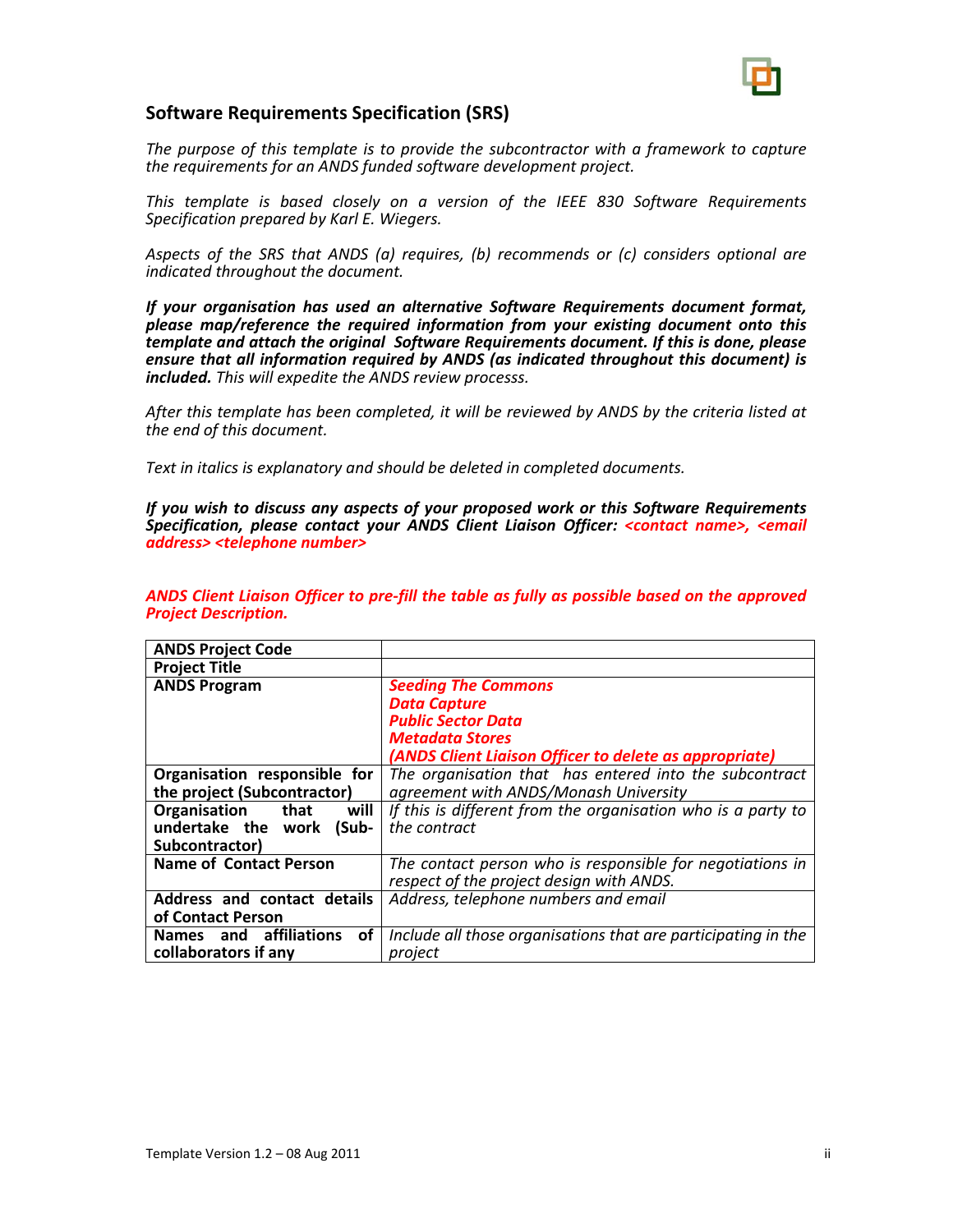

## **Table of Contents**

| 1 |     |  |  |  |  |  |  |  |
|---|-----|--|--|--|--|--|--|--|
|   | 1.1 |  |  |  |  |  |  |  |
|   | 1.2 |  |  |  |  |  |  |  |
|   | 1.3 |  |  |  |  |  |  |  |
|   | 1.4 |  |  |  |  |  |  |  |
|   | 1.5 |  |  |  |  |  |  |  |
|   |     |  |  |  |  |  |  |  |
|   | 2.1 |  |  |  |  |  |  |  |
|   | 2.2 |  |  |  |  |  |  |  |
|   | 2.3 |  |  |  |  |  |  |  |
|   | 2.4 |  |  |  |  |  |  |  |
|   | 2.5 |  |  |  |  |  |  |  |
|   | 2.6 |  |  |  |  |  |  |  |
|   | 2.7 |  |  |  |  |  |  |  |
|   |     |  |  |  |  |  |  |  |
|   | 3.1 |  |  |  |  |  |  |  |
|   | 3.2 |  |  |  |  |  |  |  |
|   | 3.3 |  |  |  |  |  |  |  |
|   | 3.4 |  |  |  |  |  |  |  |
| 4 |     |  |  |  |  |  |  |  |
|   | 4.1 |  |  |  |  |  |  |  |
|   | 4.2 |  |  |  |  |  |  |  |
| 5 |     |  |  |  |  |  |  |  |
|   | 5.1 |  |  |  |  |  |  |  |
|   | 5.2 |  |  |  |  |  |  |  |
|   | 5.3 |  |  |  |  |  |  |  |
|   | 5.4 |  |  |  |  |  |  |  |
|   | 5.5 |  |  |  |  |  |  |  |
| 6 |     |  |  |  |  |  |  |  |
|   |     |  |  |  |  |  |  |  |
|   |     |  |  |  |  |  |  |  |
|   |     |  |  |  |  |  |  |  |
|   |     |  |  |  |  |  |  |  |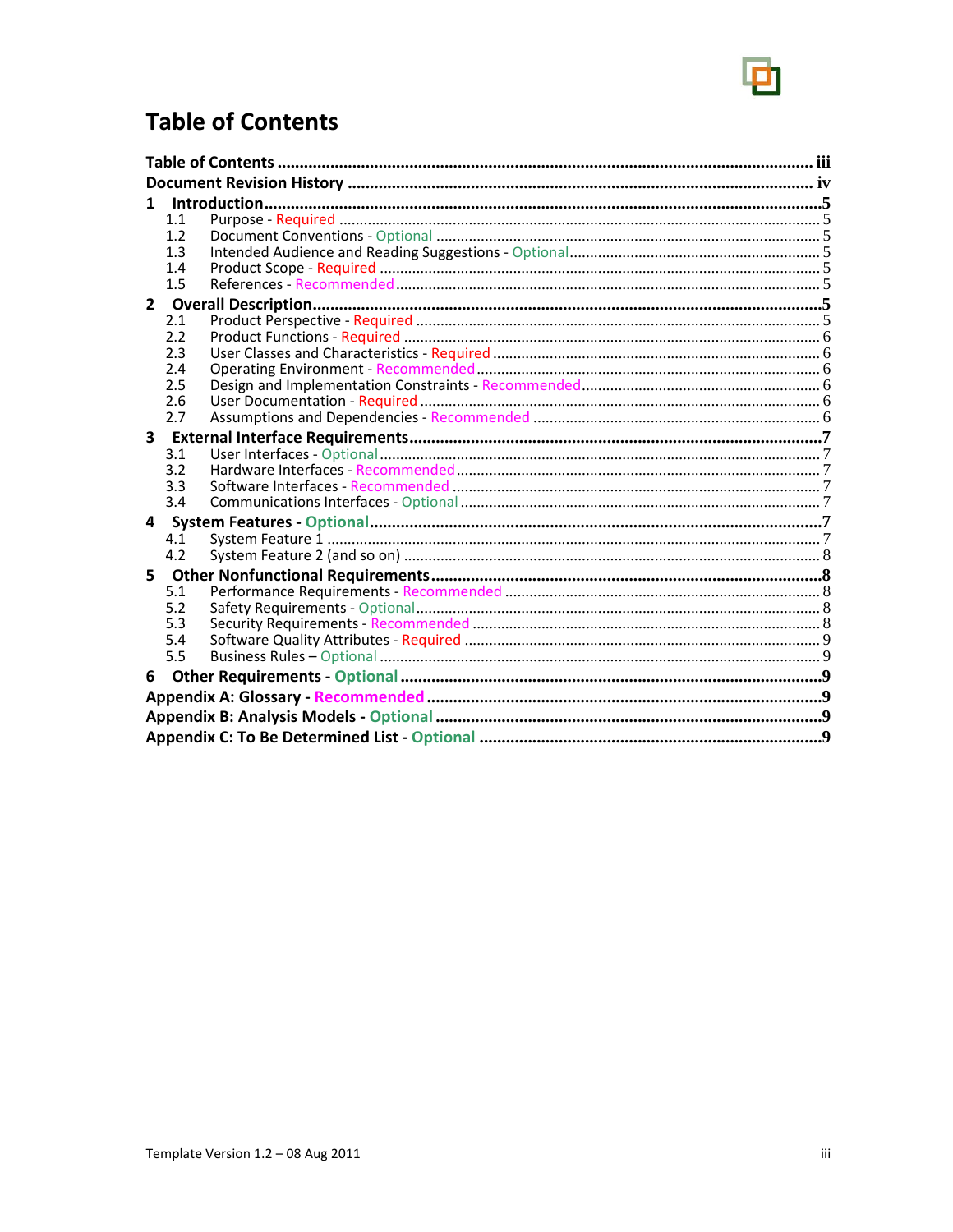

# **Document Revision History**

| <b>Name</b> | Date | <b>Reason For Changes</b> | <b>Version</b> |  |  |
|-------------|------|---------------------------|----------------|--|--|
|             |      |                           |                |  |  |
|             |      |                           |                |  |  |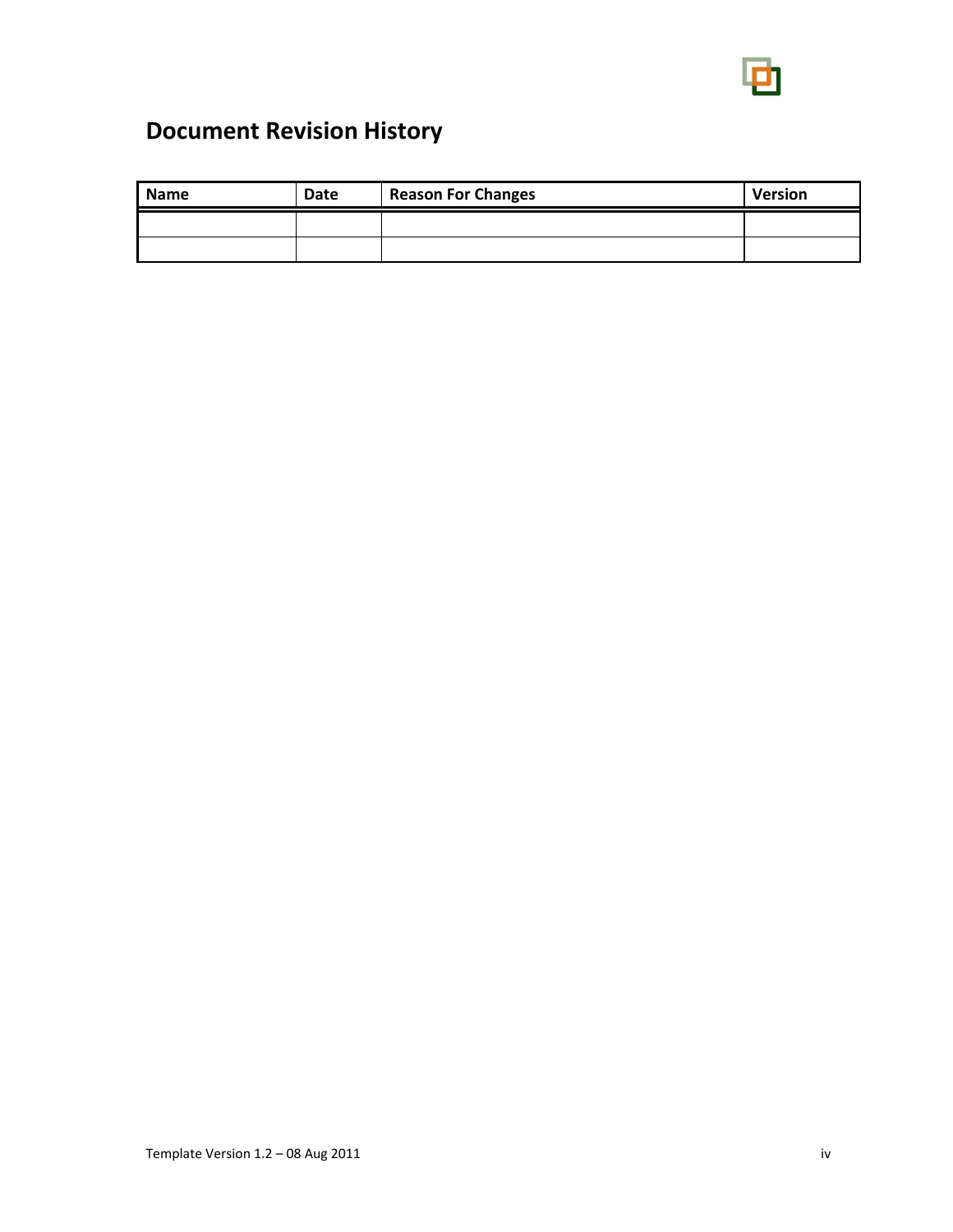

## **1 Introduction**

#### **1.1 Purpose ‐ Required**

*<Identify the product whose software requirements are specified in this document, including the revision or release number. Describe the scope of the product that is covered by this SRS, particularly if this SRS describes only part of the system or a single subsystem.>*

#### **1.2 Document Conventions ‐ Optional**

*<Describe any standards or typographical conventions that were followed when writing this SRS, such as fonts or highlighting that have special significance. For example, state whether priorities for higher‐level requirements are assumed to be inherited by detailed requirements, or whether every requirement statement is to have its own priority.>*

#### **1.3 Intended Audience and Reading Suggestions ‐ Optional**

*<Describe the different types of reader that the document is intended for, such as developers, project managers, marketing staff, users, testers, and documentation writers. Describe what the rest of this SRS contains and how it is organized. Suggest a sequence for reading the document, beginning with the overview sections and proceeding through the sections that are most pertinent to each reader type.>*

#### **1.4 Product Scope ‐ Required**

*<Provide a short description of the software being specified and its purpose, including relevant benefits, objectives, and goals. Relate the software to corporate goals or business strategies. If a separate vision and scope document is available, refer to it rather than duplicating its contents here.>*

#### **1.5 References ‐ Recommended**

*<List any other documents or Web addresses to which this SRS refers. These may include user interface style guides, contracts, standards, system requirements specifications, use case documents, or a vision and scope document. Provide enough information so that the reader could access a copy of each reference, including title, author, version number, date, and source or location.>*

## **2 Overall Description**

#### **2.1 Product Perspective ‐ Required**

*<Describe the context and origin of the product being specified in this SRS. For example, state whether this product is a follow‐on member of a product family, a replacement for certain existing* systems, or a new, self-contained product. If the SRS defines a component of a larger system, relate *the requirements of the larger system to the functionality of this software and identify interfaces between the two. A simple diagram that shows the major components of the overall system, subsystem interconnections, and external interfaces can be helpful.>*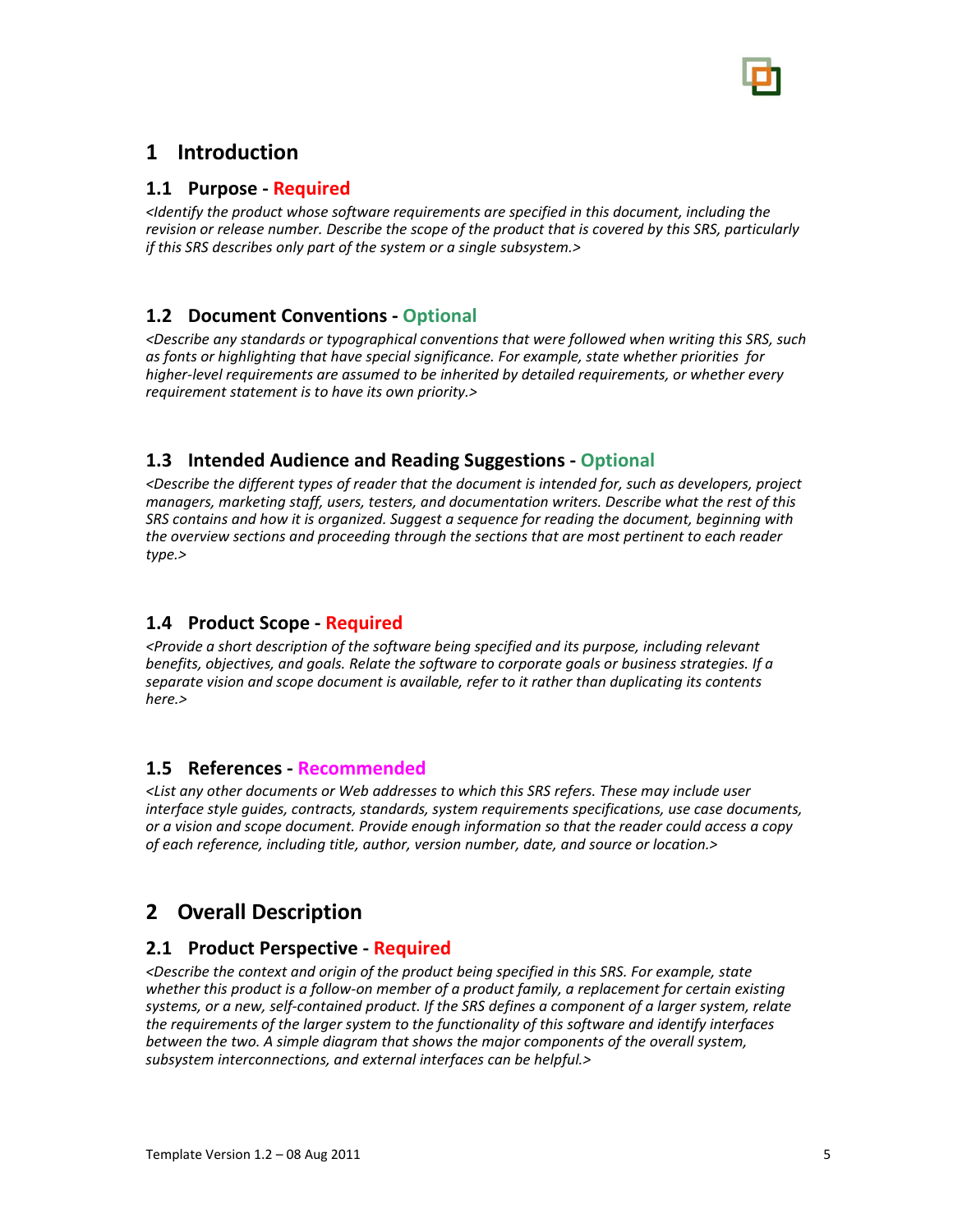

#### **2.2 Product Functions ‐ Required**

*<Summarize the major functions the product must perform or must let the user perform. Details will* be provided in Section 3, so only a high level summary (such as a bullet list) is needed here. Organize *the functions to make them understandable to any reader of the SRS. A picture of the major groups of related requirements and how they relate, such as a top level data flow diagram or object class diagram, is often effective.>*

#### **2.3 User Classes and Characteristics ‐ Required**

*<Identify the various user classes that you anticipate will use this product. User classes may be differentiated based on frequency of use, subset of product functions used, technical expertise, security or privilege levels, educational level, or experience. Describe the pertinent characteristics of each user class. Certain requirements may pertain only to certain user classes. Distinguish the most important user classes for this product from those who are less important to satisfy.>*

#### **2.4 Operating Environment ‐ Recommended**

*<Describe the environment in which the software will operate, including the hardware platform, operating system and versions, and any other software components or applications with which it must peacefully coexist.>*

#### **2.5 Design and Implementation Constraints ‐ Recommended**

*<Describe any items or issues that will limit the options available to the developers. These might include: corporate or regulatory policies; hardware limitations (timing requirements, memory requirements); interfaces to other applications; specific technologies, tools, and databases to be used; parallel operations; language requirements; communications protocols; security considerations; design conventions or programming standards (for example, if the customer's organization will be responsible for maintaining the delivered software).>*

#### **2.6 User Documentation ‐ Required**

*<List the user documentation components (such as user manuals, on‐line help, and tutorials) that will be delivered along with the software. Identify any known user documentation delivery formats or standards.>*

#### **2.7 Assumptions and Dependencies ‐ Recommended**

*<List any assumed factors (as opposed to known facts) that could affect the requirements stated in the SRS. These could include third‐party or commercial components that you plan to use, issues around the development or operating environment, or constraints. The project could be affected if these assumptions are incorrect, are not shared, or change. Also identify any dependencies the project has on external factors, such as software components that you intend to reuse from another project, unless they are already documented elsewhere (for example, in the vision and scope document or the project plan).>*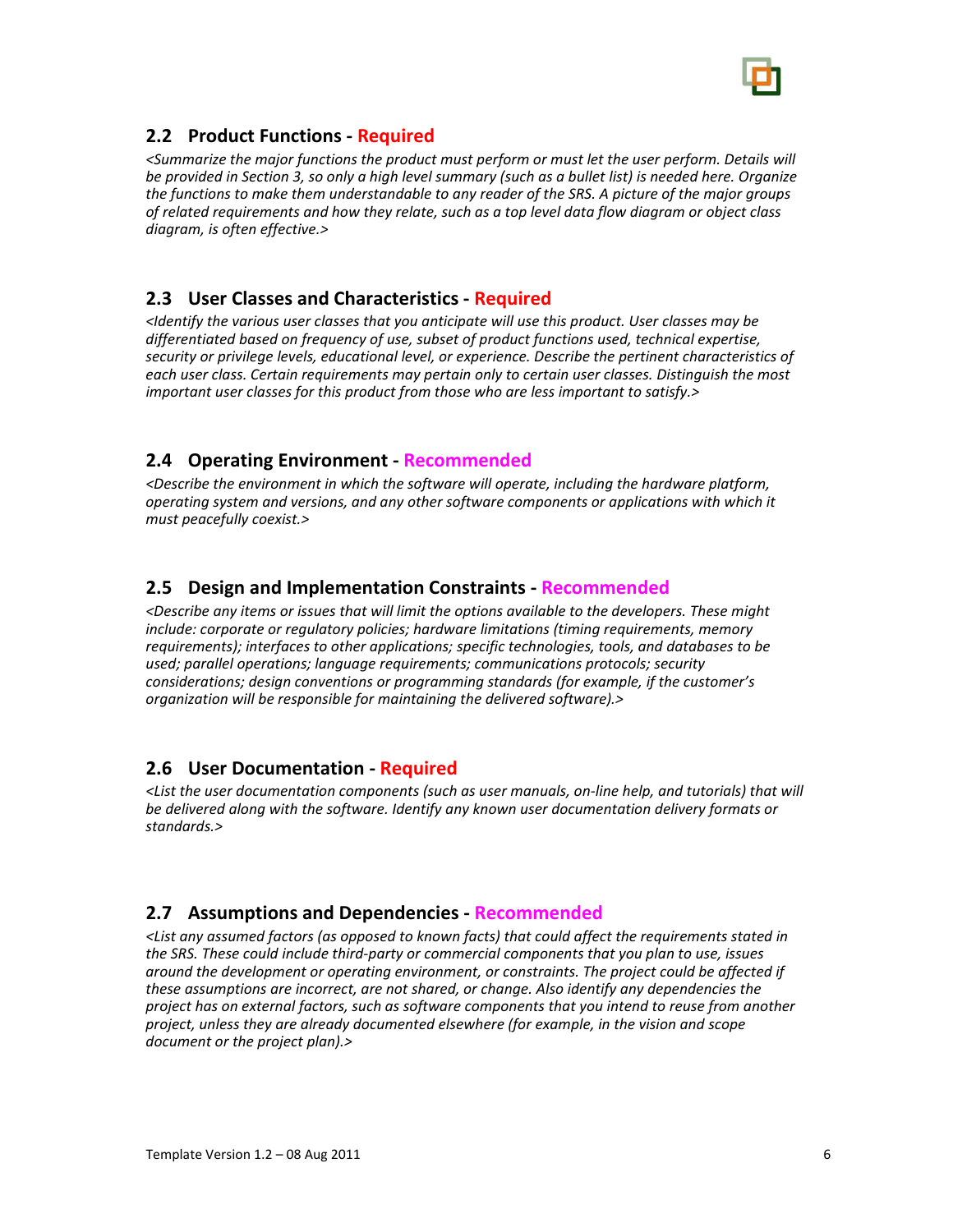

## **3 External Interface Requirements**

#### **3.1 User Interfaces ‐ Optional**

*<Describe the logical characteristics of each interface between the software product and the users. This may include sample screen images, any GUI standards or product family style guides that are to be followed, screen layout constraints, standard buttons and functions (e.g., help) that will appear on every screen, keyboard shortcuts, error message display standards, and so on. Define the software components for which a user interface is needed. Details of the user interface design should be documented in a separate user interface specification.>*

#### **3.2 Hardware Interfaces ‐ Recommended**

*<Describe the logical and physical characteristics of each interface between the software product and the hardware components of the system. This may include the supported device types, the nature of the data and control interactions between the software and the hardware, and communication protocols to be used.>*

#### **3.3 Software Interfaces ‐ Recommended**

*<Describe the connections between this product and other specific software components (name and version), including databases, operating systems, tools, libraries, and integrated commercial components. Identify the data items or messages coming into the system and going out and describe the purpose of each. Describe the services needed and the nature of communications. Refer to documents that describe detailed application programming interface protocols. Identify data that will be shared across software components. If the data sharing mechanism must be implemented in a specific way (for example, use of a global data area in a multitasking operating system), specify this as an implementation constraint.>*

#### **3.4 Communications Interfaces ‐ Optional**

*<Describe the requirements associated with any communications functions required by this product, including e‐mail, web browser, network server communications protocols, electronic forms, and so on. Define any pertinent message formatting. Identify any communication standards that will be used, such as FTP or HTTP. Specify any communication security or encryption issues, data transfer rates, and synchronization mechanisms.>*

## **4 System Features ‐ Optional**

*<This template illustrates organizing the functional requirements for the product by system features, the major services provided by the product. You may prefer to organize this section by use case, mode of operation, user class, object class, functional hierarchy, or combinations of these, whatever makes the most logical sense for your product.>*

#### **4.1 System Feature 1**

*<Don't really say "System Feature 1." State the feature name in just a few words.>*

4.1.1 Description and Priority

*<Provide a short description of the feature and indicate whether it is of High, Medium, or Low priority. You could also include specific priority component ratings, such as*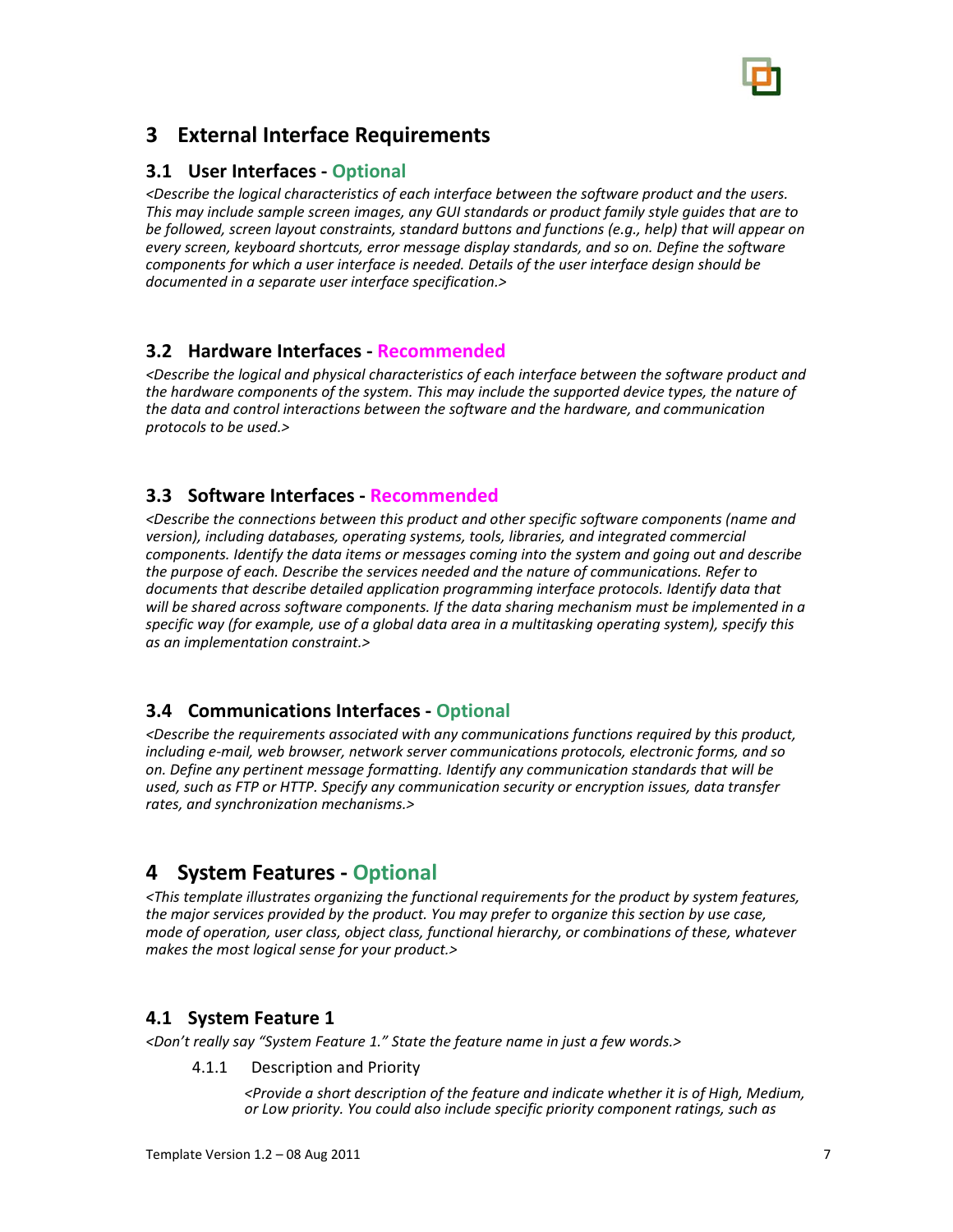

*benefit, penalty, cost, and risk (each rated on a relative scale from a low of 1 to a high of 9).>*

#### 4.1.2 Stimulus/Response Sequences

*<List the sequences of user actions and system responses that stimulate the behavior defined for this feature. These will correspond to the dialog elements associated with use cases.>*

#### 4.1.3 Functional Requirements

*<Itemize the detailed functional requirements associated with this feature. These are the software capabilities that must be present in order for the user to carry out the services provided by the feature, or to execute the use case. Include how the product should respond to anticipated error conditions or invalid inputs. Requirements should be concise, complete, unambiguous, verifiable, and necessary. Use "TBD" as a placeholder to indicate when necessary information is not yet available.>*

*<Each requirement should be uniquely identified with a sequence number or a meaningful tag of some kind.>*

REQ‐1: REQ‐2:

#### **4.2 System Feature 2 (and so on)**

### **5 Other Nonfunctional Requirements**

#### **5.1 Performance Requirements ‐ Recommended**

*<If there are performance requirements for the product under various circumstances, state them here and explain their rationale, to help the developers understand the intent and make suitable design choices. Specify the timing relationships for real time systems. Make such requirements as specific as possible. You may need to state performance requirements for individual functional requirements or features.>*

#### **5.2 Safety Requirements ‐ Optional**

*<Specify those requirements that are concerned with possible loss, damage, or harm that could result* from the use of the product. Define any safequards or actions that must be taken, as well as actions *that must be prevented. Refer to any external policies or regulations that state safety issues that affect the product's design or use. Define any safety certifications that must be satisfied.>*

#### **5.3 Security Requirements ‐ Recommended**

*<Specify any requirements regarding security or privacy issues surrounding use of the product or protection of the data used or created by the product. Define any user identity authentication requirements. Refer to any external policies or regulations containing security issues that affect the product. Define any security or privacy certifications that must be satisfied.>*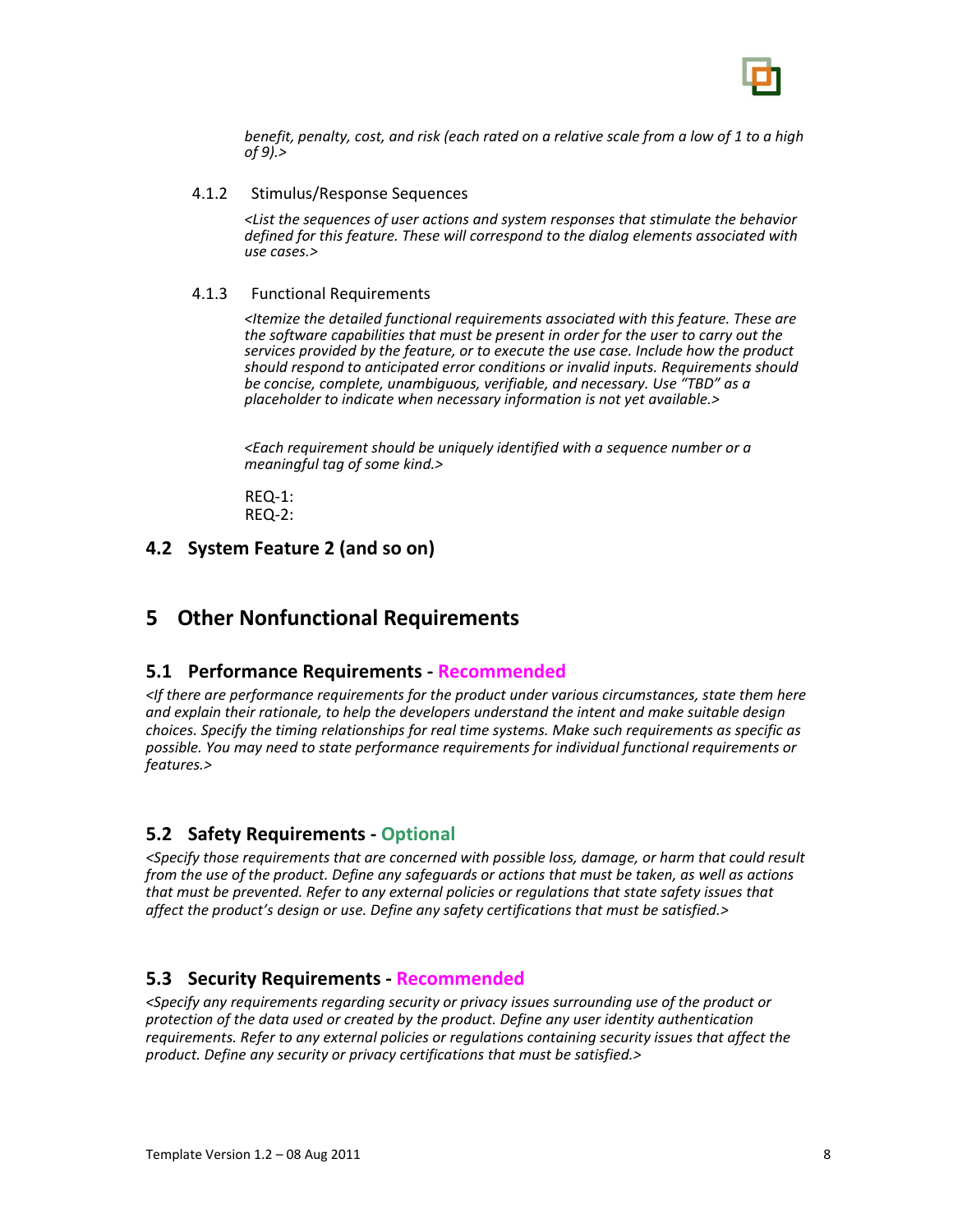

#### **5.4 Software Quality Attributes ‐ Required**

*<Specify any additional quality characteristics for the product that will be important to either the customers or the developers. Some to consider are: adaptability, availability, correctness, flexibility, interoperability, maintainability, portability, reliability, reusability, robustness, testability, and usability. Write these to be specific, quantitative, and verifiable when possible. At the least, clarify the relative preferences for various attributes, such as ease of use over ease of learning.>*

#### **5.5 Business Rules – Optional**

*<List any operating principles about the product, such as which individuals or roles can perform which functions under specific circumstances. These are not functional requirements in themselves, but they may imply certain functional requirements to enforce the rules.>*

## **6 Other Requirements ‐ Optional**

*<Define any other requirements not covered elsewhere in the SRS. This might include database requirements, internationalization requirements, legal requirements, reuse objectives for the project, and so on. Add any new sections that are pertinent to the project.>*

## **Appendix A: Glossary ‐ Recommended**

*<Define all the terms necessary to properly interpret the SRS, including acronyms and abbreviations. You may wish to build a separate glossary that spans multiple projects or the entire organization, and just include terms specific to a single project in each SRS.>*

## **Appendix B: Analysis Models ‐ Optional**

*<Optionally, include any pertinent analysis models, such as data flow diagrams, class diagrams, state‐transition diagrams, or entity‐relationship diagrams*.>

## **Appendix C: To Be Determined List ‐ Optional**

<Collect a numbered list of the TBD (to be determined) references that remain in the SRS so they can *be tracked to closure.>*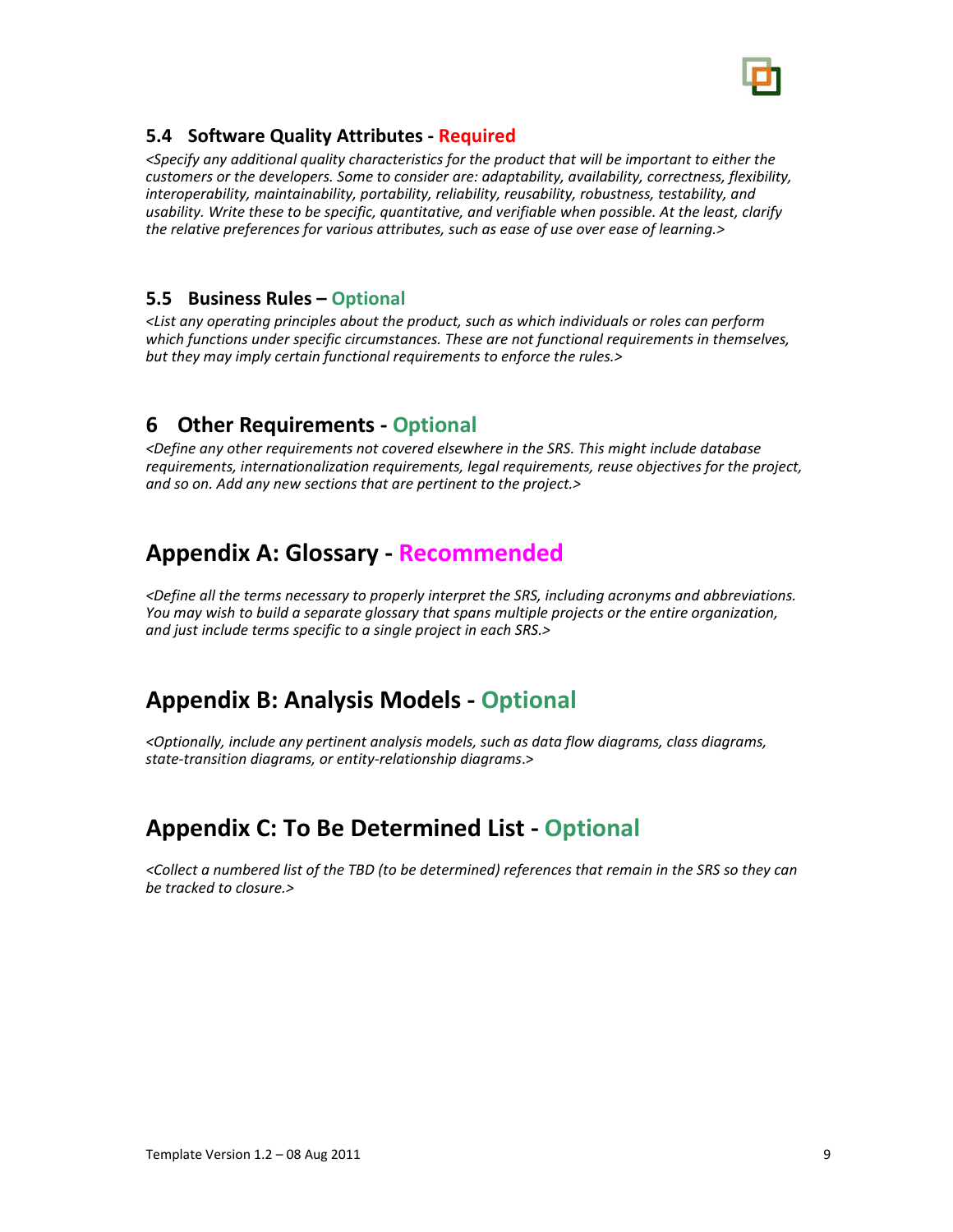

#### **FOR ANDS INTERNAL USE ONLY**

**To be completed by ANDS Client Liaison Officer**

Institution:

ANDS Project Code:

Your Name:

Date of Assessment:

|                                                                 | Assessment Score.                |        |   |                        |                              |        |                         | Comments |
|-----------------------------------------------------------------|----------------------------------|--------|---|------------------------|------------------------------|--------|-------------------------|----------|
|                                                                 | Indicate your assessment on      |        |   |                        |                              |        |                         |          |
|                                                                 | the scale using an 'X', where    |        |   |                        |                              |        |                         |          |
|                                                                 |                                  |        |   | $1 = no/0\%$ and $5 =$ |                              |        |                         |          |
|                                                                 | yes/100%.                        |        |   |                        |                              |        |                         |          |
|                                                                 | (no)<br>$\overline{\phantom{0}}$ | $\sim$ | ന | $\overline{ }$         | ( <i>yes</i> )<br>$\sqrt{2}$ | unsure | $\overline{\mathbb{C}}$ |          |
| Has the subcontractor supplied their own format Software        |                                  |        |   |                        |                              |        |                         |          |
| Requirements Specification?                                     |                                  |        |   |                        |                              |        |                         |          |
| If yes, has all information indicated as "required" by ANDS     |                                  |        |   |                        |                              |        |                         |          |
| been correctly referenced in this ANDS-format document?         |                                  |        |   |                        |                              |        |                         |          |
| If no, has all information indicated as "required" by ANDS      |                                  |        |   |                        |                              |        |                         |          |
| been entered in this ANDS-format document?                      |                                  |        |   |                        |                              |        |                         |          |
| In your opinion, does the SRS outline the same software         |                                  |        |   |                        |                              |        |                         |          |
| package and software functions that were outlined in the        |                                  |        |   |                        |                              |        |                         |          |
| agreed Project Description (Schedule B of the contract)?        |                                  |        |   |                        |                              |        |                         |          |
| If not, give a detailed list of the differences and explain why |                                  |        |   |                        |                              |        |                         |          |
| these have been introduced.                                     |                                  |        |   |                        |                              |        |                         |          |

When completed, the ANDS Client Liaison Officer is to upload this document to JIRA, and if ready for Independent Assessment, use JIRA to both "Request Assessment" and assign it to the Lead of the appropriate Assessment Group.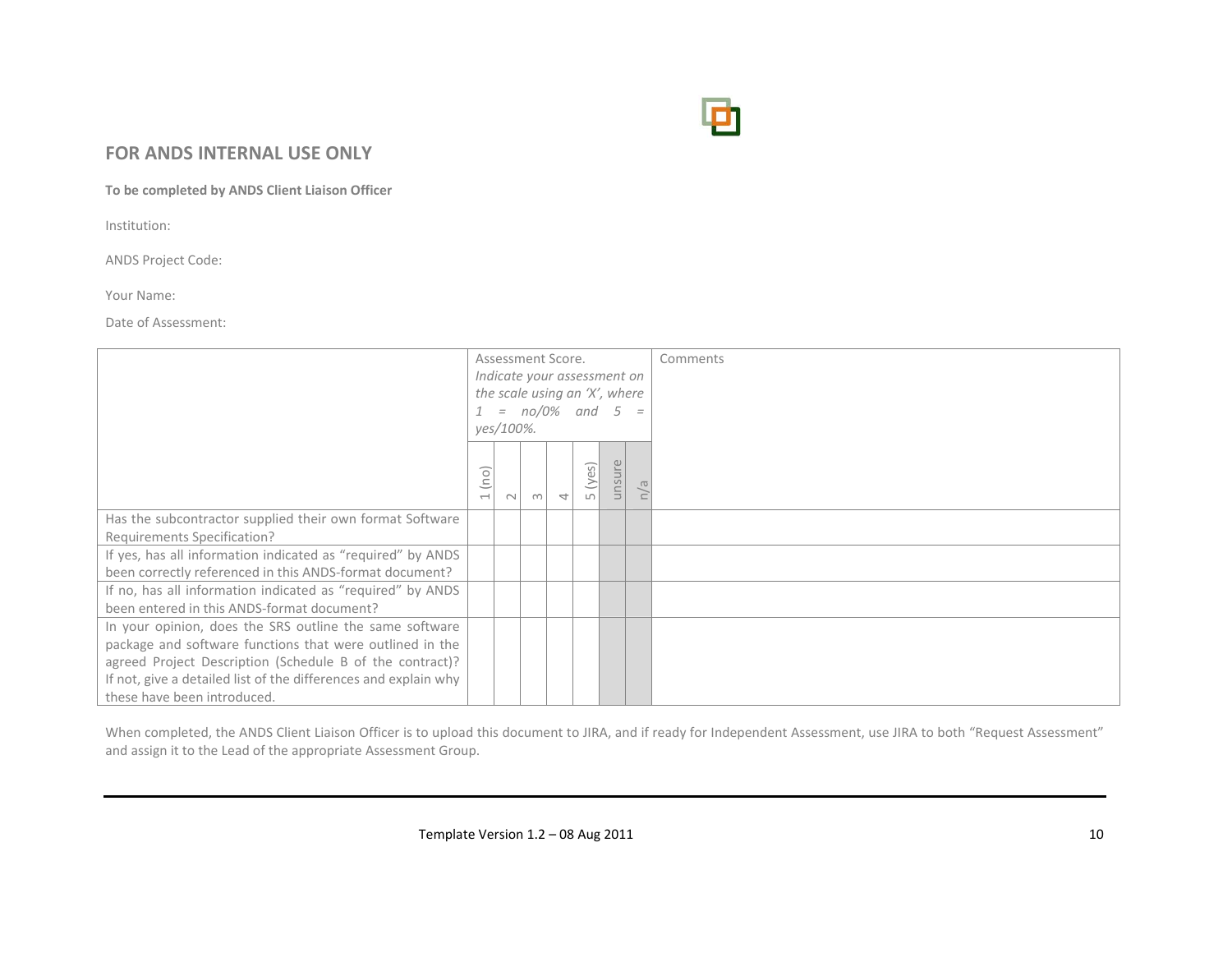

**To be completed by ANDS Independent Assessor**

Name:

Date of Assessment:

Note: Numbers in the following descriptions refer to sections in the IEEE‐based SRS template. Partners are not required to use the template, but they should provide an index using its numbering system, to simplify cross‐referencing.

|                                                         | <b>Assessment Score.</b> |        |                                 |                |                |        |           | Comments. |
|---------------------------------------------------------|--------------------------|--------|---------------------------------|----------------|----------------|--------|-----------|-----------|
|                                                         |                          |        | Indicate your assessment on     |                |                |        |           |           |
|                                                         |                          |        | the scale using an 'X', where 1 |                |                |        |           |           |
|                                                         |                          |        | $= no/0\%$ and $5 = yes/100\%.$ |                |                |        |           |           |
|                                                         |                          |        |                                 |                |                |        |           |           |
|                                                         |                          |        |                                 |                | ( <i>yes</i> ) | unsure |           |           |
|                                                         | (no)                     |        |                                 |                |                |        | $\sigma$  |           |
|                                                         | $\overline{\phantom{0}}$ | $\sim$ | m                               | $\overline{a}$ | $\sqrt{ }$     |        | $\subset$ |           |
| 1.1 Purpose                                             |                          |        |                                 |                |                |        |           |           |
| Does this document describe all the software components |                          |        |                                 |                |                |        |           |           |
| that will be developed? If not, where can this other    |                          |        |                                 |                |                |        |           |           |
| information be found?                                   |                          |        |                                 |                |                |        |           |           |
| 1.4 Product Scope                                       |                          |        |                                 |                |                |        |           |           |
| Is the scope of the software being developed clearly    |                          |        |                                 |                |                |        |           |           |
| defined?                                                |                          |        |                                 |                |                |        |           |           |
| Does the purpose of the product align with ANDS         |                          |        |                                 |                |                |        |           |           |
| objectives?                                             |                          |        |                                 |                |                |        |           |           |
| Does the purpose of the product fit within the funding  |                          |        |                                 |                |                |        |           |           |
| guidelines?                                             |                          |        |                                 |                |                |        |           |           |
| 1.5 References                                          |                          |        |                                 |                |                |        |           |           |
| Can we access the referenced material?                  |                          |        |                                 |                |                |        |           |           |
| 2.1 Product Perspective                                 |                          |        |                                 |                |                |        |           |           |
| Does the document explain how the product is related to |                          |        |                                 |                |                |        |           |           |
| other existing software?                                |                          |        |                                 |                |                |        |           |           |
| Does the document explain how the product is related to |                          |        |                                 |                |                |        |           |           |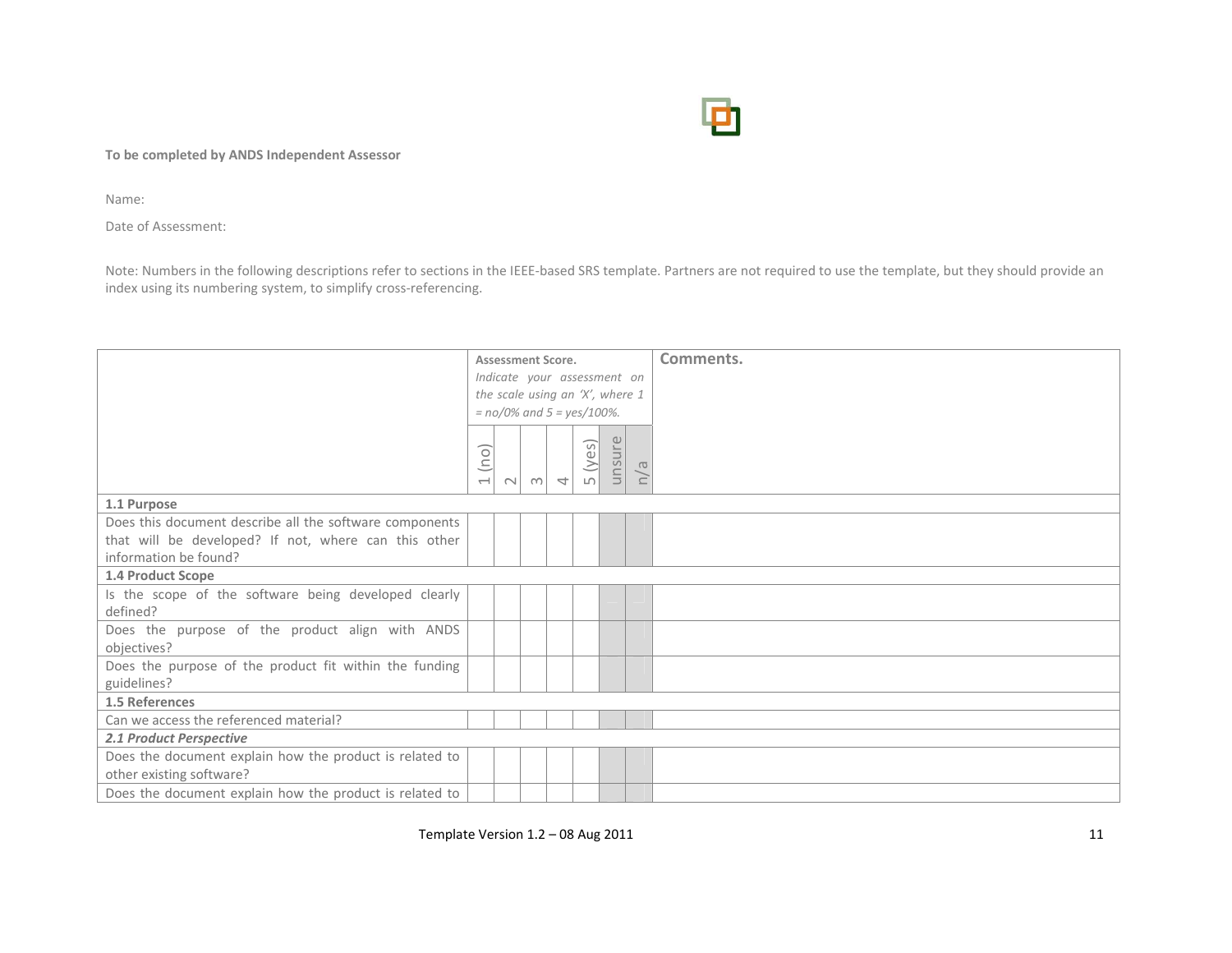

| other systems within the institution?                           |  |  |  |  |
|-----------------------------------------------------------------|--|--|--|--|
| Does the document adequately explain how the product is         |  |  |  |  |
| related to other national infrastructure?                       |  |  |  |  |
| <b>2.2 Product Functions</b>                                    |  |  |  |  |
| Is there a range of functions covering the complete product     |  |  |  |  |
| scope, explained in sufficient detail to understand what the    |  |  |  |  |
| function does? (Note for projects using Agile, a plausible      |  |  |  |  |
| range of functions is expected, even if the final software      |  |  |  |  |
| varies from this.)                                              |  |  |  |  |
| Are the functions consistent with the agreed project            |  |  |  |  |
| description?                                                    |  |  |  |  |
| 2.3 User Classes and Characteristics                            |  |  |  |  |
| Are specific classes of user (eg, primary investigator,         |  |  |  |  |
| project team member, lab technician, system                     |  |  |  |  |
| administrator) clearly identified and described?                |  |  |  |  |
| Are these end users consistent with what was agreed in the      |  |  |  |  |
| project description?                                            |  |  |  |  |
| 2.5 Design and Implementation Constraints                       |  |  |  |  |
| Does the SRS demonstrate that the developers have               |  |  |  |  |
| thought about constraints imposed by:                           |  |  |  |  |
| Institution/project policies<br>۰                               |  |  |  |  |
| Security<br>۰                                                   |  |  |  |  |
| Technologies                                                    |  |  |  |  |
| Are any of these constraints a cause for concern, requiring     |  |  |  |  |
| closer investigation?                                           |  |  |  |  |
| Is a lack of identified constraints itself a cause for concern, |  |  |  |  |
| requiring closer investigation?                                 |  |  |  |  |
| 2.6 User Documentation                                          |  |  |  |  |
| Does the SRS list the documentation that will be produced,      |  |  |  |  |
| including at a minimum: user manual, system                     |  |  |  |  |
| administrator/installation<br>instructions,<br>developer        |  |  |  |  |
| documentation?                                                  |  |  |  |  |
| <b>5.4 Software Quality Attributes</b>                          |  |  |  |  |
| Does the SRS indicate clearly the preference priorities for     |  |  |  |  |
| the different quality attributes?                               |  |  |  |  |
| In the assessor's opinion, are the defined levels of quality    |  |  |  |  |